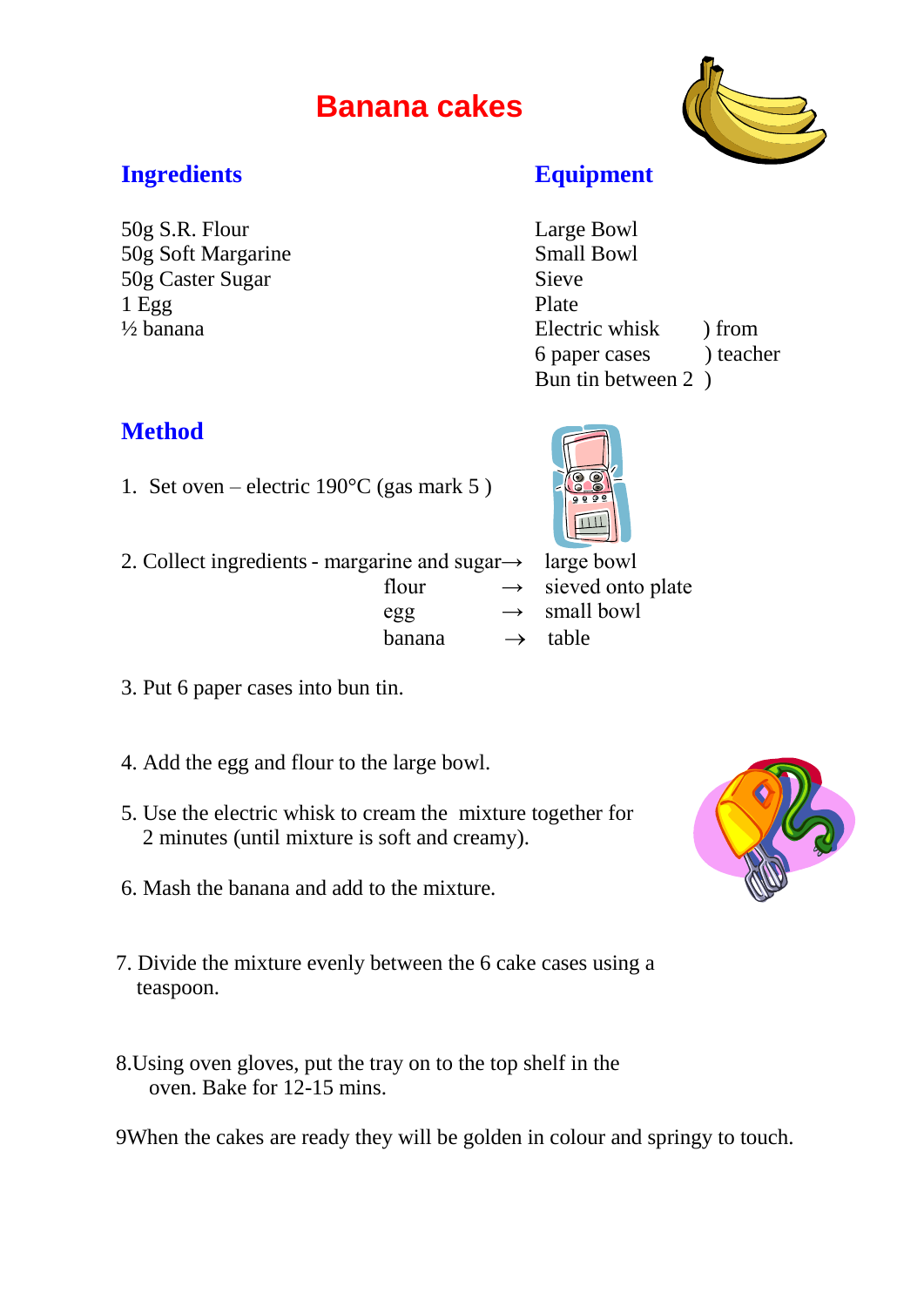# **Jam Tarts**

# **Ingredients (between 2) Equipment**

200g plain white Flour and the contract of the Large bowl 100g Margarine **Small bowl** 

5x10ml cold Water **between** 2 x 15ml Jam (each) Sieve two Pot stand Flour dredger Small bowl leach Rolling pin

# **Method**

- 1. **Set oven to 200˚C (Gas No 6.)** Grease bun tin
- 2. Collect ingredients flour  $\rightarrow$  sieved into bowl
	- margarine  $\rightarrow$  onto plate
- -
	-
- 3. Put flour into food processor. Cut margarine into 4 pieces add to bowl of processor. Add water.
- 4. Process for one minute until the pastry forms a dough.
- 5. **Remove the blade from the processor**, then remove the dough.
- 6. Divide pastry dough into 2 equal pieces. *Now work individually***.**
- 7. Knead the pastry and roll it into a circle about ½cm thick.
- 8. Use the cutter to cut 6 circles. Press the circles into the base of the bun tin.
- 9. Place half a teaspoon of jam on each pastry circle.
- 10.Put tray into oven and bake for 15 minutes. *Remember to use oven gloves*.







- -
- -
- 
- 
- 
- 
- 
- water  $\rightarrow$  into small bowl
	-
- jam  $\rightarrow$  into small bowl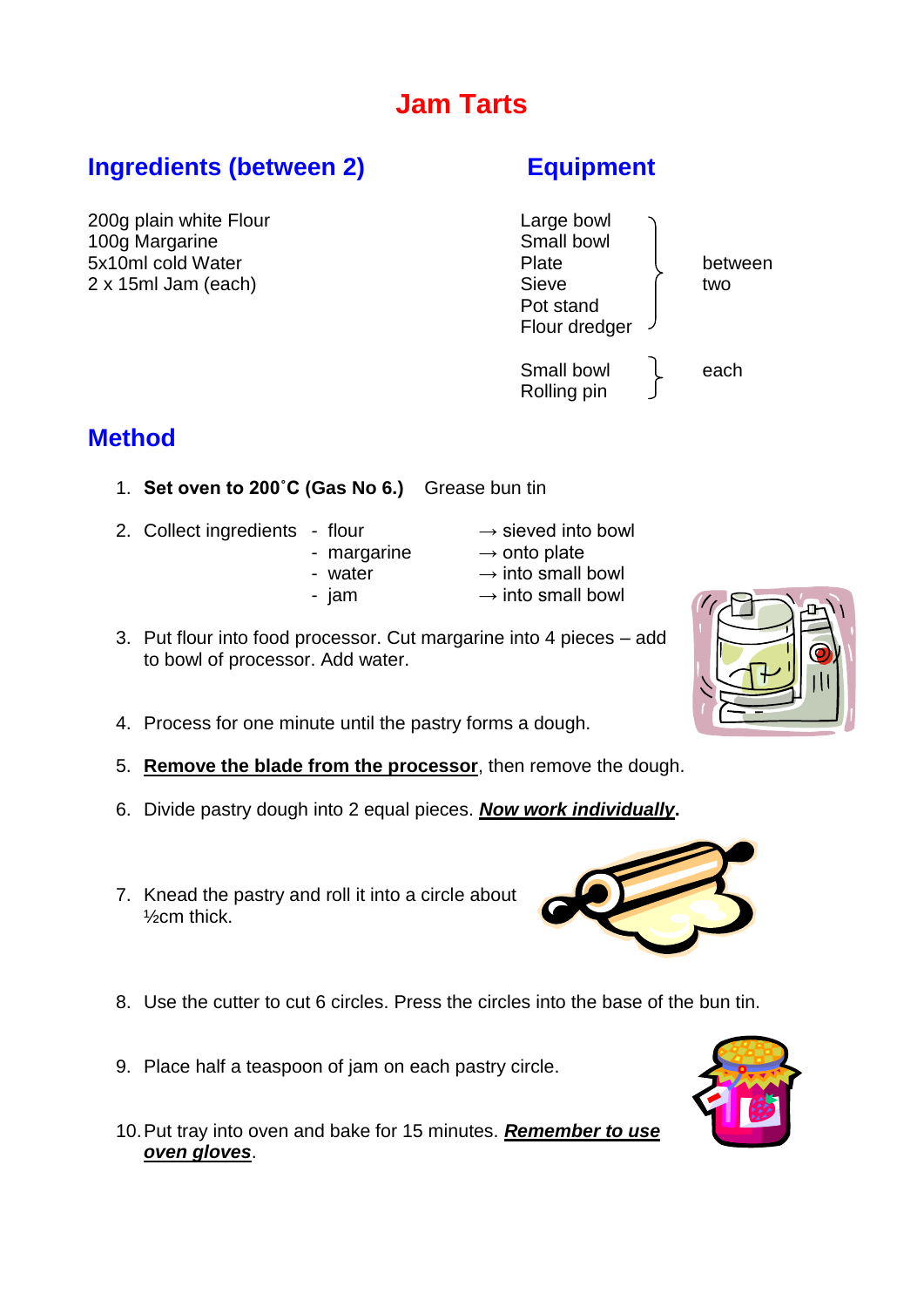# **Lentil Soup**

Ingredients and equipment between 2

## **Ingredients Equipment**

100g Lentils **Measuring** jug 1 Carrot **Small bowl** 1 Onion **Sieve between 2** and Sieve between 2 1 Stock cube **Pot with a lid** 10g Margarine **Pot stand** 

 Chopping board (each) Vegetable knife (each) – your teacher will give you this later

## **Method**

800ml water

- 1. Collect ingredients vegetables  $\rightarrow$  on to plate
	- $-$  stock cube  $\rightarrow$  into pot
- 2. Place water into pot with the stock cube. Bring the water to the boil and then reduce.
- 3. Wash and peel the carrot, grate into the bowl.
- 4. Peel and chop the onion. Place in bowl.
- 5. Remove the stock from the cooker. Add the vegetables, lentils and a pinch of salt and pepper.
- 6. Return the soup to the heat and bring to boil. Reduce the heat to simmer the soup. Put the lid on the pot.
- 7. Simmer for 15 minutes.
- 8. Remove the pot from the cooker and use the hard blender to liquidise the soup.

**Be very careful. Follow the safety instructions given by your teacher.**









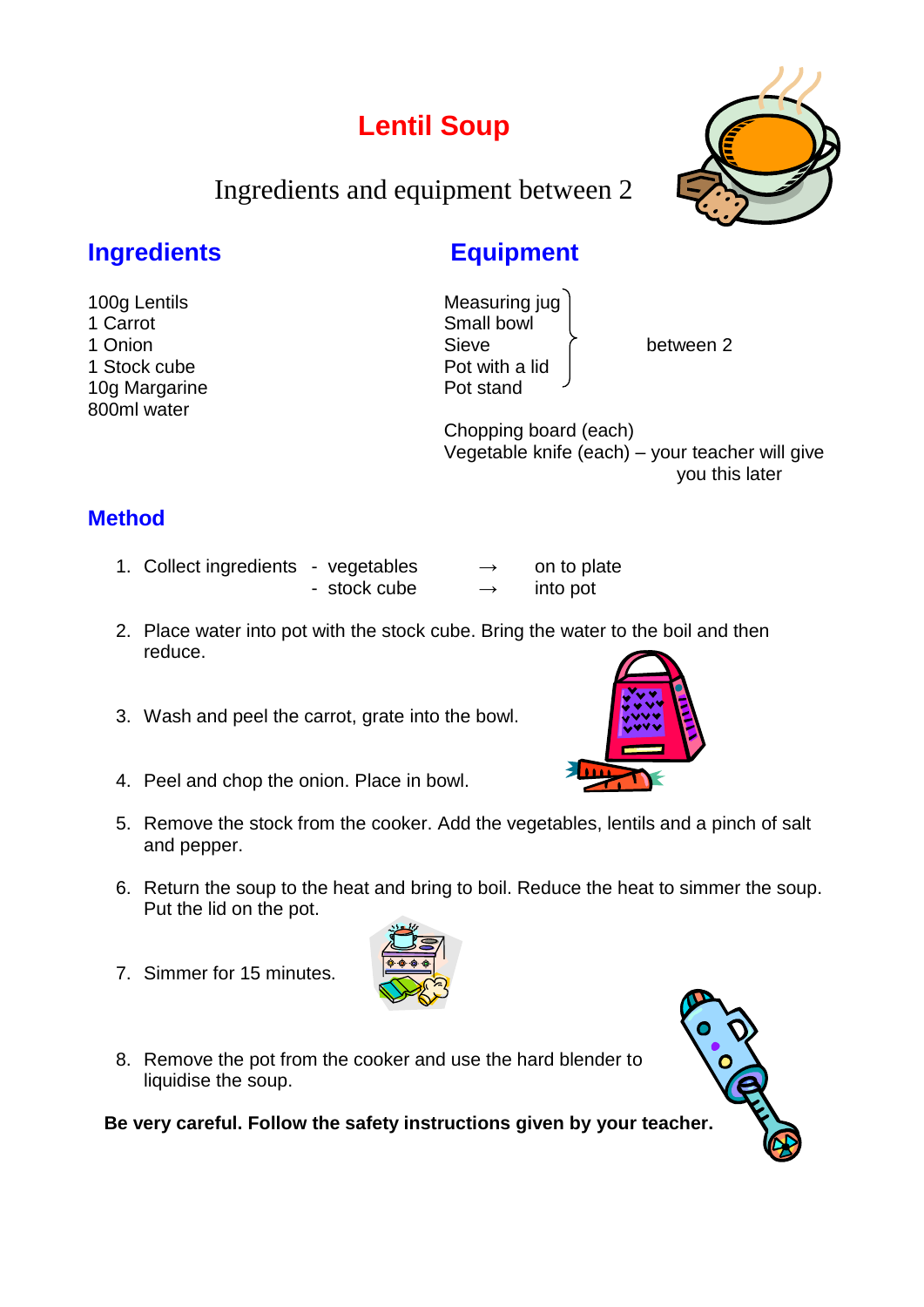# **Burger**



# **Ingredients and equipment between 2**

## **Ingredients Equipment**

100g minced chicken Large bowl 4 x 15ml breadcrumbs Small bowl 3 x 15ml onion Grater  $\frac{1}{2}$  egg Plate 1 tomato 1 roll (each)

¼ apple Yellow chopping board

1 piece of cucumber Green chopping board (each)

# **Method**

1. Collect ingredients egg  $\rightarrow$  small bowl

fruit /  $veq \rightarrow$  plate

- rest  $\rightarrow$  large bowl
- 2. Grease table top grill then switch on.
- 3. Grate apple, add to large bowl.
- 4. Add egg to large bowl and mix together with a fork.
- 5. Place mixture on yellow chopping board and divide in half.
- 6. Shape mixture into burger and cook on grill for 5 mins using the plastic spatula to lift.
- 7. Prepare the salad on the green chopping board and spread the roll.
- 8. Serve the burger on the roll with the salad.